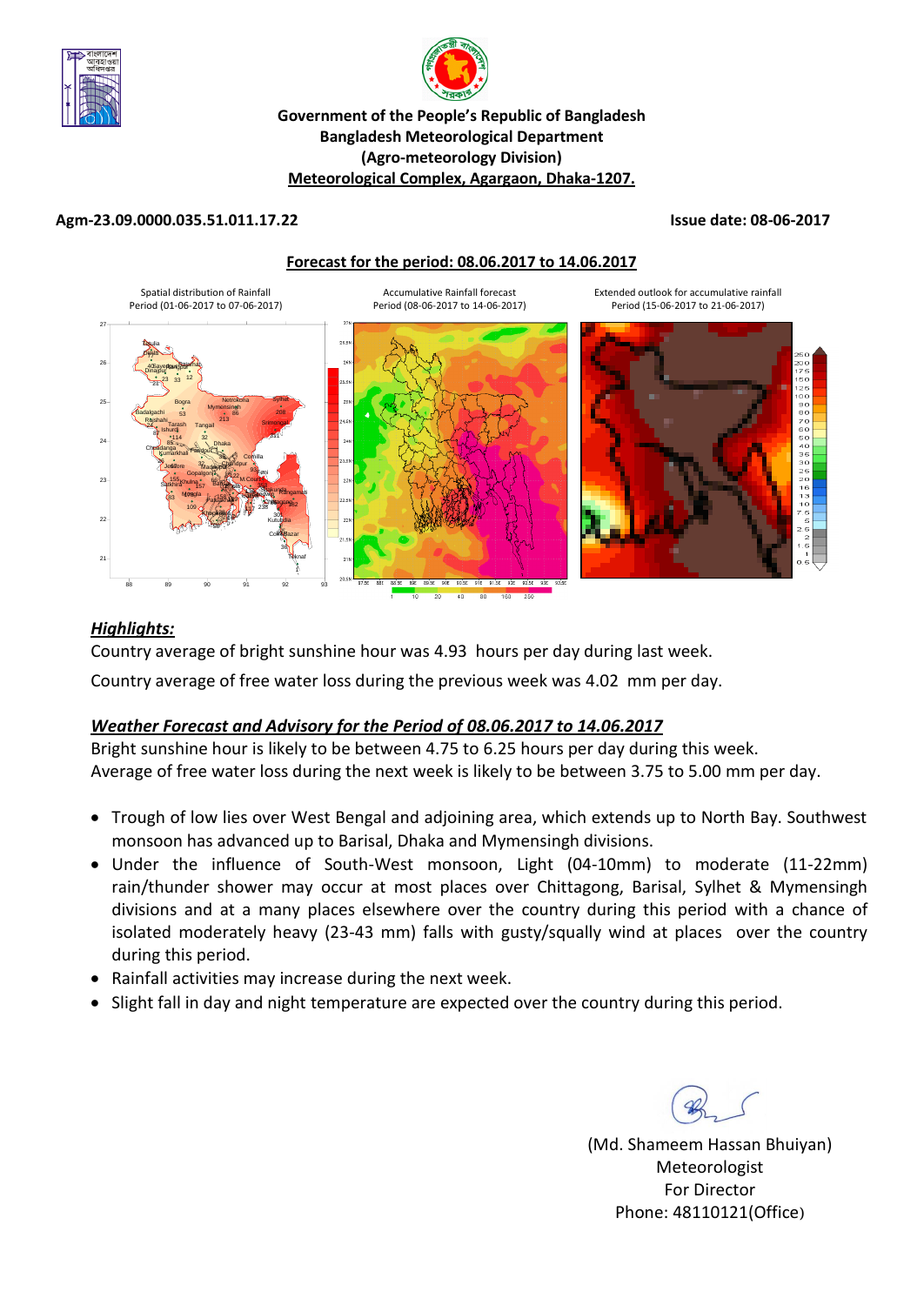#### *Short Weather description; Period: 01.06.2017 to 07.06.2017 Maximum And Minimum Temperature (Range and Extreme)*

| махітит Апа ічнітит і етрегаште<br>(Kange ana Exireme) |                                                         |                        |      |                |                         |                        |                   |                     |  |  |
|--------------------------------------------------------|---------------------------------------------------------|------------------------|------|----------------|-------------------------|------------------------|-------------------|---------------------|--|--|
| <b>Divisions</b>                                       | Maximum                                                 | Highest maximum        |      |                | Minimum                 |                        | Lowest minimum    |                     |  |  |
|                                                        | temperature                                             | temp in <sup>o</sup> C |      |                | emperature              |                        | temp in ${}^{0}C$ |                     |  |  |
|                                                        | range in <sup>o</sup> C                                 |                        |      |                | Range in <sup>o</sup> C |                        |                   |                     |  |  |
| <b>Dhaka</b>                                           | 37.2 <sup>0</sup> C<br>27.8<br>$\sim$                   | Tangail                | 37.2 | $^0C$          | 21.8                    | $-29.2$ <sup>0</sup> C | Gopalgoni         | 21.8 $^0C$          |  |  |
| Mymensingh                                             | 36.2 <sup>o</sup> C<br>27.0<br>٠                        | Mymensingh             | 36.2 | $^0C$          | 21.0                    | $-28.0 °C$             | Mymensingh        | 21.0 °C             |  |  |
| Chittagong                                             | 36.8 $^0C$<br>25.8<br>$\sim$                            | M.Court                | 36.8 | $^0C$          | 21.6                    | $-29.0$ <sup>o</sup> C | Chittagong        | 21.6 $^0C$          |  |  |
| Sylhet                                                 | 36.5 <sup>o</sup> C<br>24.7<br>$\sim$                   | Sylhet                 | 36.5 | $^0C$          | 22.1                    | $-26.8 °C$             | Srimongal         | 22.1 $^0C$          |  |  |
| Rajshahi                                               | 37.3 <sup>o</sup> C<br>29.8<br>$\sim$                   | Rajshahi               | 37.3 | 0 <sub>C</sub> | 23.0                    | $-28.3 \degree C$      | Tarash            | 23.0 °C             |  |  |
| Rangpur                                                | 37.5 <sup>o</sup> C<br>30.1<br>$\overline{\phantom{a}}$ | Dinajpur               | 37.5 | $^0C$          | 23.4                    | $-27.0 °C$             | Rajarhat          | 23.4 <sup>o</sup> C |  |  |
| Khulna                                                 | 37.7 <sup>0</sup> C<br>33.0<br>٠                        | Chuadanga              | 37.7 | $^0C$          | 22.8                    | $-29.6 °C$             | Satkhira          | 22.8 $^0C$          |  |  |
| <b>Barisal</b>                                         | 36.7 <sup>o</sup> C<br>32.2<br>٠                        | <b>Bhola</b>           | 36.7 | $^0C$          | 20.4                    | $-29.5 °C$             | <b>Bhola</b>      | 20.4 $^0C$          |  |  |

### *:Rainfall analysis and average temperature:-*

| Name of the<br><b>Divisions</b> | Name of<br>the Stations | Total<br>Rainfall<br>in $(mm)$ | Rainfall<br>in $(mm)$ | Normal Deviation<br>in % | Total<br>Rainy<br>days | M ax<br>in %    | Average Average<br>M in<br>in % | Average<br>M ax.<br>Humidity Humidity temp in °C | Average<br>Normal<br>M ax.<br>temp in<br>°C | Average Average<br>M in.<br>temp in<br>۰c | Normal<br>M in.<br>temp in |
|---------------------------------|-------------------------|--------------------------------|-----------------------|--------------------------|------------------------|-----------------|---------------------------------|--------------------------------------------------|---------------------------------------------|-------------------------------------------|----------------------------|
| Dhaka                           | Dhaka                   | 035                            | 82                    | $***$                    | 04                     | 093             | 067                             | 33.3                                             | 33.2                                        | 25.8                                      | 26.0                       |
|                                 | Faridpur                | 032                            | 77                    | -58                      | $\star\star$           | $^{\star\star}$ | **                              | $**$                                             | 33.3                                        | **                                        | 25.6                       |
|                                 | Madaripur               | 066                            | 70                    | -6                       | $\star\star$           | $^{\star\star}$ | **                              | $***$                                            | 33.5                                        | **                                        | 25.8                       |
|                                 | Tangail                 | 032                            | 64                    | -50                      | 03                     | 094             | 067                             | 034                                              | 33.1                                        | 025                                       | 25.3                       |
|                                 | Gopalgonj               | 157                            | $^{\star\star}$       | ***                      | 03                     | 094             | 069                             | 34.1                                             | $\star\star$                                | 25.5                                      | $**$                       |
| Mymensingh                      | Mymensingh              | 213                            | 97                    | 120                      | $\star\star$           | $^{\star\star}$ | $\star\star$                    | $\star\star$                                     | 31.7                                        | **                                        | 25.0                       |
|                                 | Netrokona               | 086                            | $\star\star$          | ***                      | 05                     | $\star\star$    | $\star\star$                    | $\star\star$                                     | $\star\star$                                | $\star\star$                              | $\star\star$               |
| Chittagong                      | Chittagong              | 301                            | 65                    | 363                      | 06                     | $\star\star$    | $\star\star$                    | 032                                              | 32.3                                        | 025                                       | 25.5                       |
|                                 | Sitakunda               | 086                            | 85                    | ***                      | $\star\star$           | $^{\star\star}$ | $**$                            | $**$                                             | 32.2                                        | $\star\star$                              | 25.8                       |
|                                 | Rangamati               | 182                            | 82                    | 122                      | 05                     | $^{\star\star}$ | $^{\star\star}$                 | $\star\star$                                     | 32.5                                        | $**$                                      | 25.1                       |
|                                 | Cox'sBazar              | 036                            | 113                   | -68                      | 04                     | 093             | 073                             | 32.9                                             | 32.2                                        | 26.1                                      | 25.8                       |
|                                 | Teknaf                  | 001                            | 124                   | -99                      | 02                     | 091             | 072                             | 33.5                                             | 31.3                                        | 27.7                                      | 25.8                       |
|                                 | Hatiya                  | 117                            | 98                    | 19                       | 06                     | $^{\star\star}$ | $^{\star\star}$                 | $**$                                             | 31.9                                        | **                                        | 26.1                       |
|                                 | Sandw ip                | 238                            | 121                   | 97                       | 04                     | $^{\star\star}$ | $^{\star\star}$                 | $^{\star\star}$                                  | 31.5                                        | $**$                                      | 25.7                       |
|                                 | Kutubdia                | 082                            | 73                    | 12                       | 06                     | 092             | 069                             | 033                                              | 31.8                                        | 026                                       | 26.1                       |
|                                 | Feni                    | 353                            | 90                    | 292                      | 04                     | 096             | 069                             | 32.2                                             | 32.0                                        | 25.1                                      | 25.6                       |
|                                 | M.Court                 | 136                            | 93                    | 46                       | 03                     | 096             | 052                             | 034                                              | 32.3                                        | 025                                       | 25.8                       |
|                                 | Chandpur                | 122                            | 72                    | 69                       | 05                     | 096             | 069                             | 034                                              | 33.0                                        | 026                                       | 25.9                       |
|                                 | Comilla                 | 093                            | 89                    | 4                        | 04                     | $**$            | $\star\star$                    | $**$                                             | 32.5                                        | **                                        | 25.2                       |
| <b>Sylhet</b>                   | Sylhet                  | 208                            | 175                   | 19                       | 05                     | $^{\star\star}$ | $^{\star\star}$                 | $**$                                             | 31.0                                        | **                                        | 23.5                       |
|                                 | Srimongal               | 311                            | 121                   | 157                      | 06                     | $^{\star\star}$ | $^{\star\star}$                 | $^{\star\star}$                                  | 32.1                                        | $^{\star\star}$                           | 24.2                       |
| Rajshahi                        | Rajshahi                | 087                            | 37                    | 135                      | 03                     | $^{\star\star}$ | $^{\star\star}$                 | $**$                                             | 35.1                                        | **                                        | 25.6                       |
|                                 | Bogra                   | 053                            | 65                    | -18                      | 04                     | 096             | 050                             | 33.9                                             | 33.6                                        | 25.7                                      | 25.4                       |
|                                 | Ishurdi                 | 085                            | 43                    | 98                       | 03                     | 096             | 056                             | 35.9                                             | 34.4                                        | 25.8                                      | 25.4                       |
|                                 | Badalgachi              | 024                            | $^{\star\star}$       | $***$                    | 03                     | 096             | 054                             | 34.1                                             | $\star\star$                                | 25.6                                      | $\star\star$               |
|                                 | Tarash                  | 114                            | $\star\star$          | ***                      | 05                     | $**$            | $\star\star$                    | $\star\star$                                     | $\star\star$                                | $\star\star$                              | $**$                       |
| Rangpur                         | Rangpur                 | 033                            | 97                    | -66                      | 04                     | $\star\star$    | $\star\star$                    | $**$                                             | 32.1                                        | $\star\star$                              | 24.6                       |
|                                 | Dinajpur                | 021                            | 58                    | -64                      | 01                     | 094             | 052                             | 34.7                                             | 33.0                                        | 25.9                                      | 24.4                       |
|                                 | Sayedpur                | 023                            | $\star\star$          | ***                      | 04                     | $\star\star$    | $\star\star$                    |                                                  |                                             | $\star\star$                              |                            |
|                                 | Rajarhat                | 012                            | $^{\star\star}$       | $***$                    | 02                     | $\star\star$    | $\star\star$                    | $\star\star$                                     | $**$                                        | $**$                                      | $\star\star$               |
|                                 | Tetulia                 | 077                            | $^{\star\star}$       | $***$                    | 03                     | 098             | 064                             | 033                                              | $\star\star$                                | $\star\star$                              | $**$                       |
|                                 | Dimla                   | 040                            | $^{\star\star}$       | $***$                    | 03                     | 093             | 064                             | 33.4                                             | $\star\star$                                | 25.5                                      | $\star\star$               |
| Khulna                          | Khulna                  | 178                            | 55                    | 224                      | 03                     | 095             | 053                             | 35.4                                             | 34.4                                        | 26.9                                      | 26.3                       |
|                                 | Mongla                  | 109                            | $\star\star$          | ***                      | 02                     | $\star\star$    | $\star\star$                    | $\star\star$                                     | **                                          | **                                        | $**$                       |
|                                 | Jessore                 | 155                            | 59                    | 163                      | 04                     | 092             | 059                             | 36.4                                             | 35.0                                        | 26.8                                      | 25.9                       |
|                                 | Chuadanga               | 026                            | 45                    | -42                      | 05                     | 094             | 062                             | 36.2                                             | 35.2                                        | 26.1                                      | 25.8                       |
|                                 | Satkhira                | 083                            | 46                    | 80                       | 03                     | 098             | 049                             | 35.9                                             | 35.1                                        | 26.0                                      | 26.8                       |
|                                 | Kumarkhali              | 067                            | $\star\star$          | $***$                    | 03                     | 087             | 074                             | 34.6                                             | $\star\star$                                | 25.4                                      | **                         |
| Barisal                         | Barisal                 | 158                            | 72                    | 119                      | 03                     | $^{\star\star}$ | $\star\star$                    | **                                               | 33.0                                        | **                                        | 25.7                       |
|                                 | Bhola                   | 139                            | 88                    | 58                       | 03                     | **              | **                              | $***$                                            | 32.4                                        | **                                        | 26.0                       |
|                                 | Patuakhali              | 128                            | 80                    | 60                       | 03                     | $^{\star\star}$ | $^{\star\star}$                 | $***$                                            | 32.7                                        | **                                        | 26.1                       |
|                                 | Khepupara               | 058                            | 76                    | -24                      | 03                     | 094             | 072                             | 33.8                                             | 32.5                                        | 27.3                                      | 26.6                       |

N.B.Aalyses ontained in this bulletin are based on preliminary un-checked data. \*\* Data not received. \*\*\* Data not available.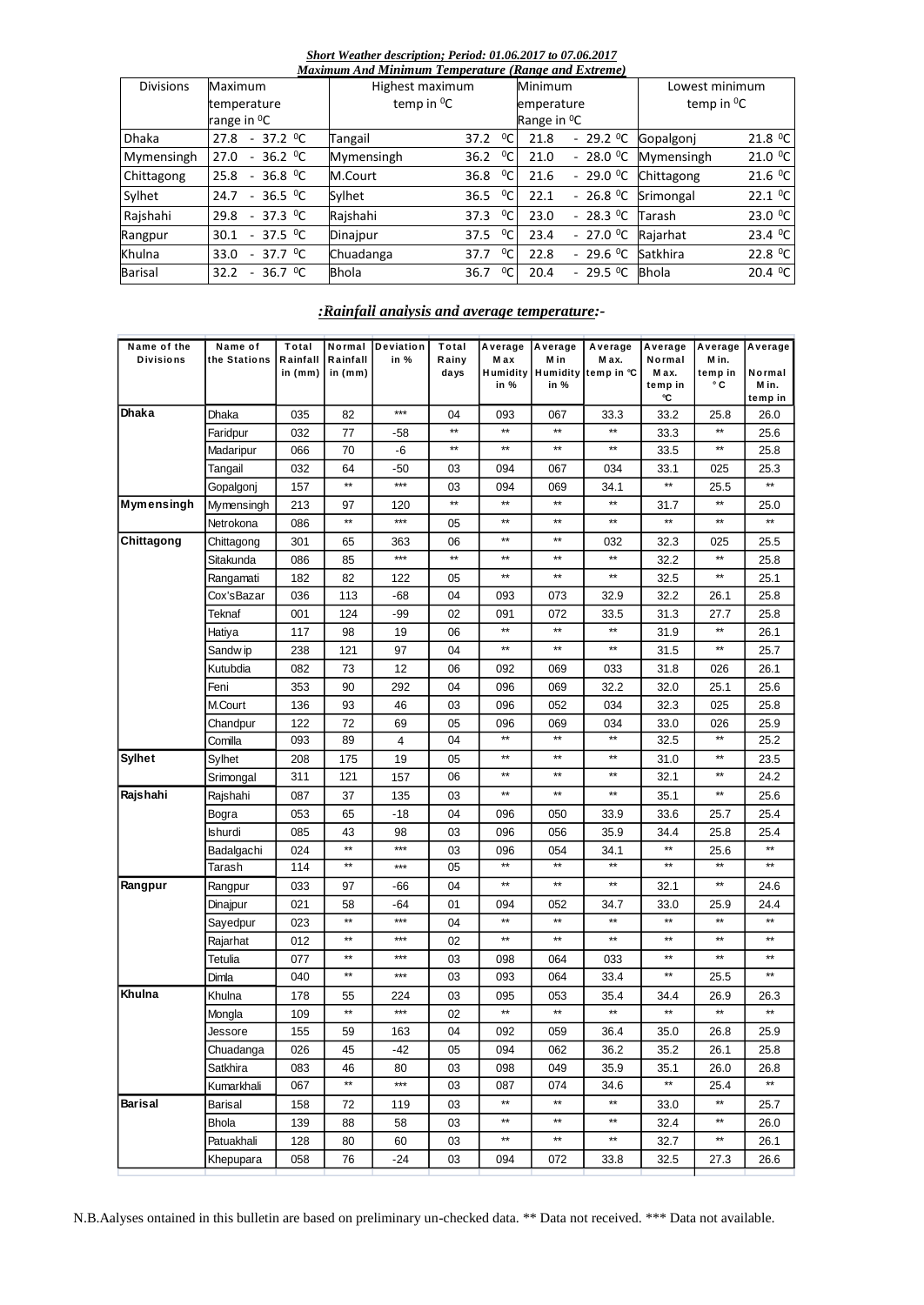

# Spatial distribution of Rainfall. Period (01-06-2017 to 07-06-2017)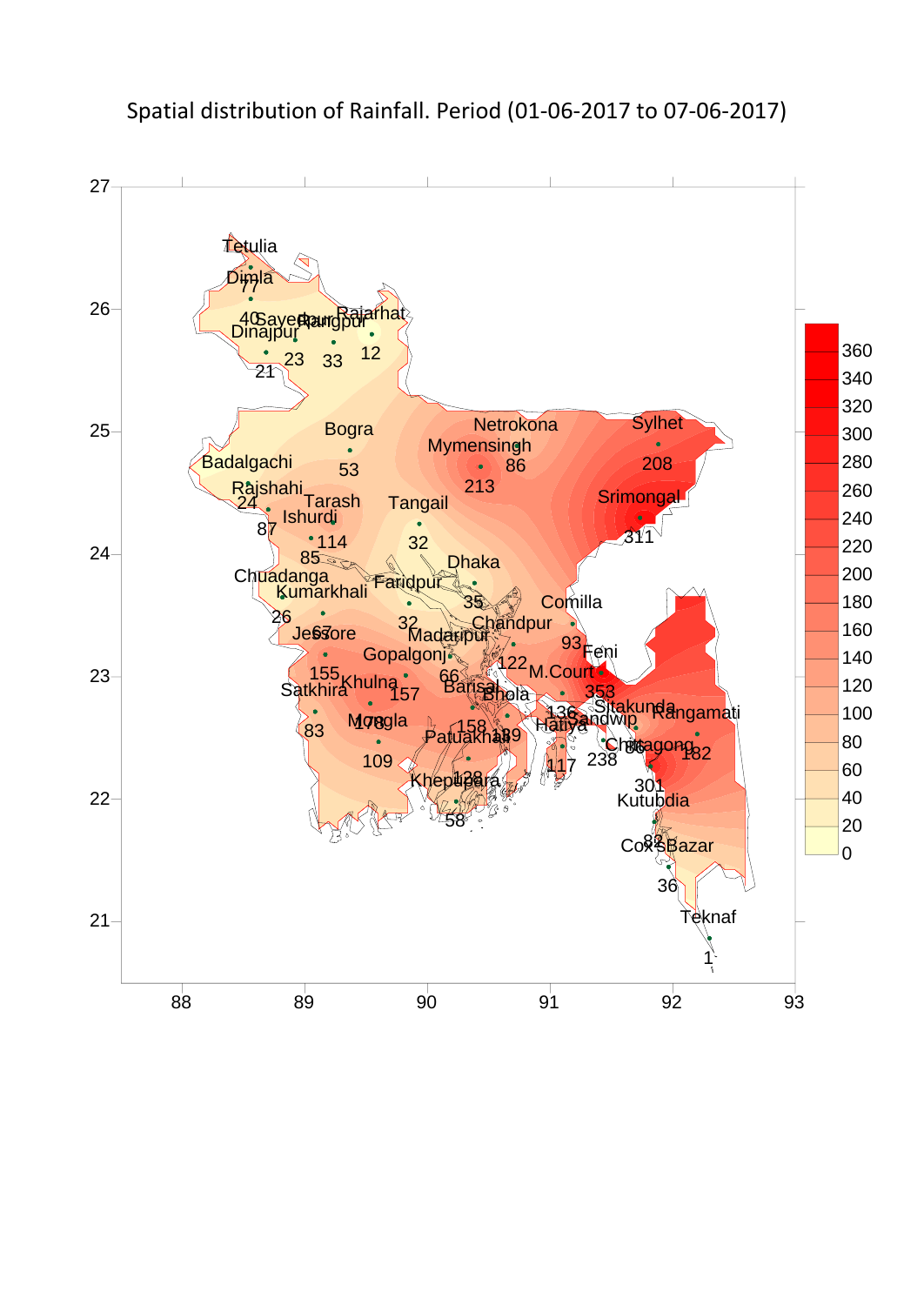



## গণপ্রজাতন্ত্রী বাংলাদেশ সরকার বাংলাদেশ আবহাওয়া অধিদপ্তর কৃষি আবহাওয়া মহাশাখা আবহাওয়া ভবন, আগারগাঁও, ঢাকা-১২০৭।

#### 96.023.39.39.0000.000.000.000

তারিখ: ০৮-০৬-২০১৭ খিঃ



# পূর্বাভাসের সময়কাল: ০৮-০৬-২০১৭ থেকে ১৪-০৬-২০১৭

প্রধান বৈশিষ্ট্য সমূহঃ-

গত সপ্তাহে দেশের দৈনিক উজ্জল সর্যকিরণ কালের গড় ৪.৯৩ ঘন্টা ছিল । গত সপ্তাহে দেশের দৈনিক বাষ্পীভবনের গড় ৪.০২ মিঃ মিঃ ছিল।

## আবহাওয়ার পূর্বাভাসঃ- ০৮-০৬-২০১৭ থেকে ১৪-০৬-২০১৭ ইং পর্যন্ত।

এ সপ্তাহে দৈনিক উজ্জল সূর্য কিরণ কাল ৪.৭৫ থেকে ৬.২৫ ঘন্টার মধ্যে থাকতে পারে । আগামী সপ্তাহের বাষ্পীভবনের দৈনিক গড় ৩.৭৫ মিঃ মিঃ থেকে ৫.০০ মিঃ মিঃ থাকতে পারে।

- লঘুচাপের বর্ধিতাংশ পশ্চিমবঙ্গ এবং তৎসংলগ্ন এলাকায় অবস্থান করছে, যার বধিতাংশ উত্তর বঙ্গোপসাগর পর্যন্ত বিস্তৃত। দক্ষিণ-পশ্চিম মৌসুমী বায়ু বরিশাল, ঢাকা ও ময়মনসিংহ বিভাগ পর্যন্ত অগ্রসর হয়েছে।
- এ সময়ে দক্ষিণ-পশ্চিম মৌসুমী বায়ুর প্রভাবে চট্টগ্রাম, বরিশাল, সিলেট ও ময়মনসিংহ বিভাগের অধিকাংশ স্থানে এবং দেশের অন্যত্র অনেক স্থানে হাঙ্কা (০৪-১০ মিঃমিঃ) থেকে মাঝারী (১১-২২ মিঃমিঃ) ধরণের বৃষ্টি/বজ্রবৃষ্টি হতে পারে। সেই সাথে দেশের কোথাও কোথাও বিচ্ছিন্নভাবে মাঝারী ধরনের ভারী (২৩-৪৩ মিঃমিঃ) বৃষ্টিপাতসহ দমকা/ঝড়ো হাওয়া বয়ে যেতে পারে।
- পরবর্তী সপ্তাহে বৃষ্টিপাতের পরিমান বৃদ্ধি পেতে পারে।
- এ সময়ে সারাদেশের দিন ও রাতের তাপমাত্রা সামান্য হ্রাস পেতে পারে।

(মোঃ শামীম হসান ভূইয়া) আবহাওয়াবিদ পরিচালকের পক্ষে ফোনঃ ৪৮১১০১২১(দপ্তর)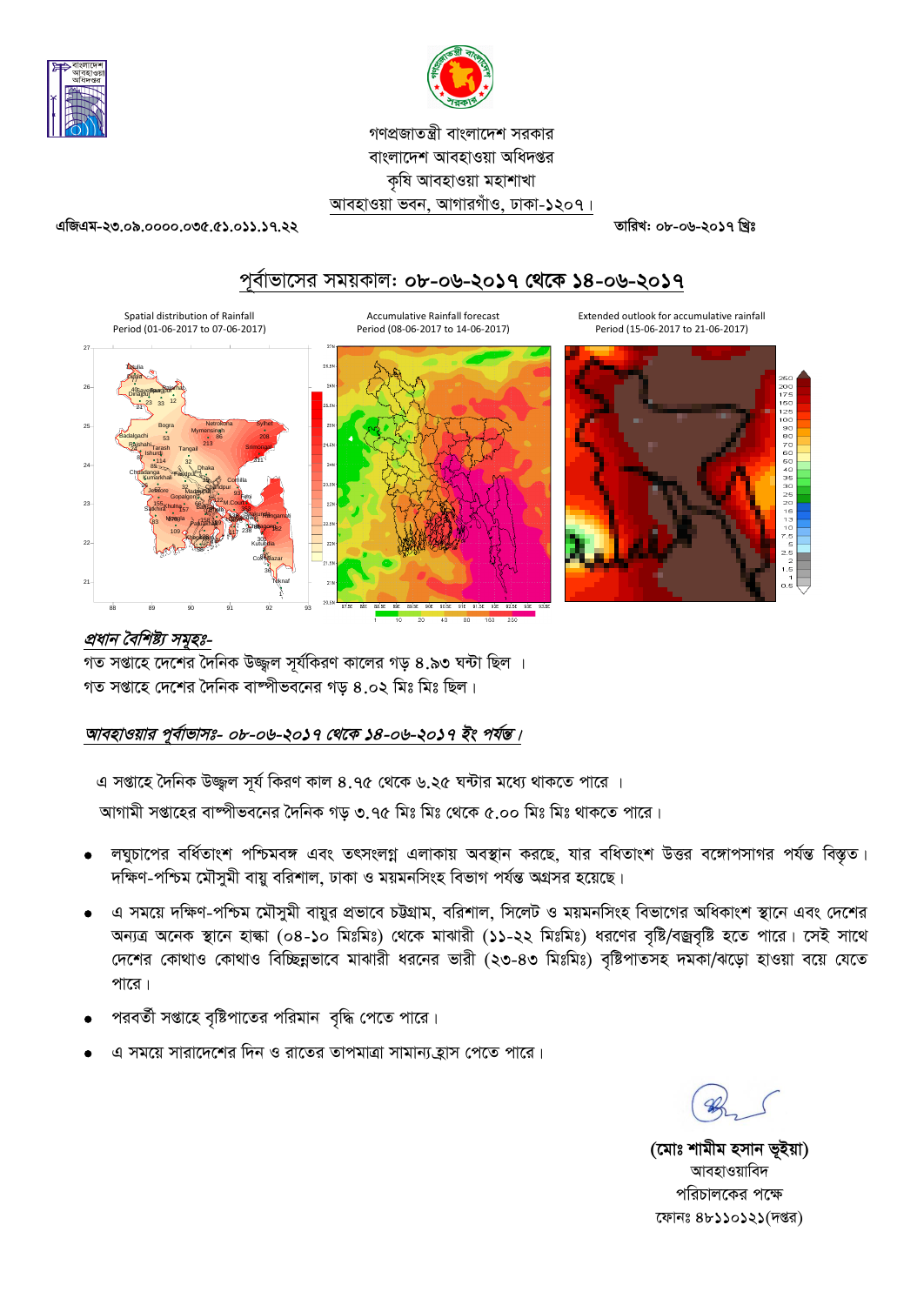# Spatial distribution of Rainfall. Period (01-06-2017 to 07-06-2017)